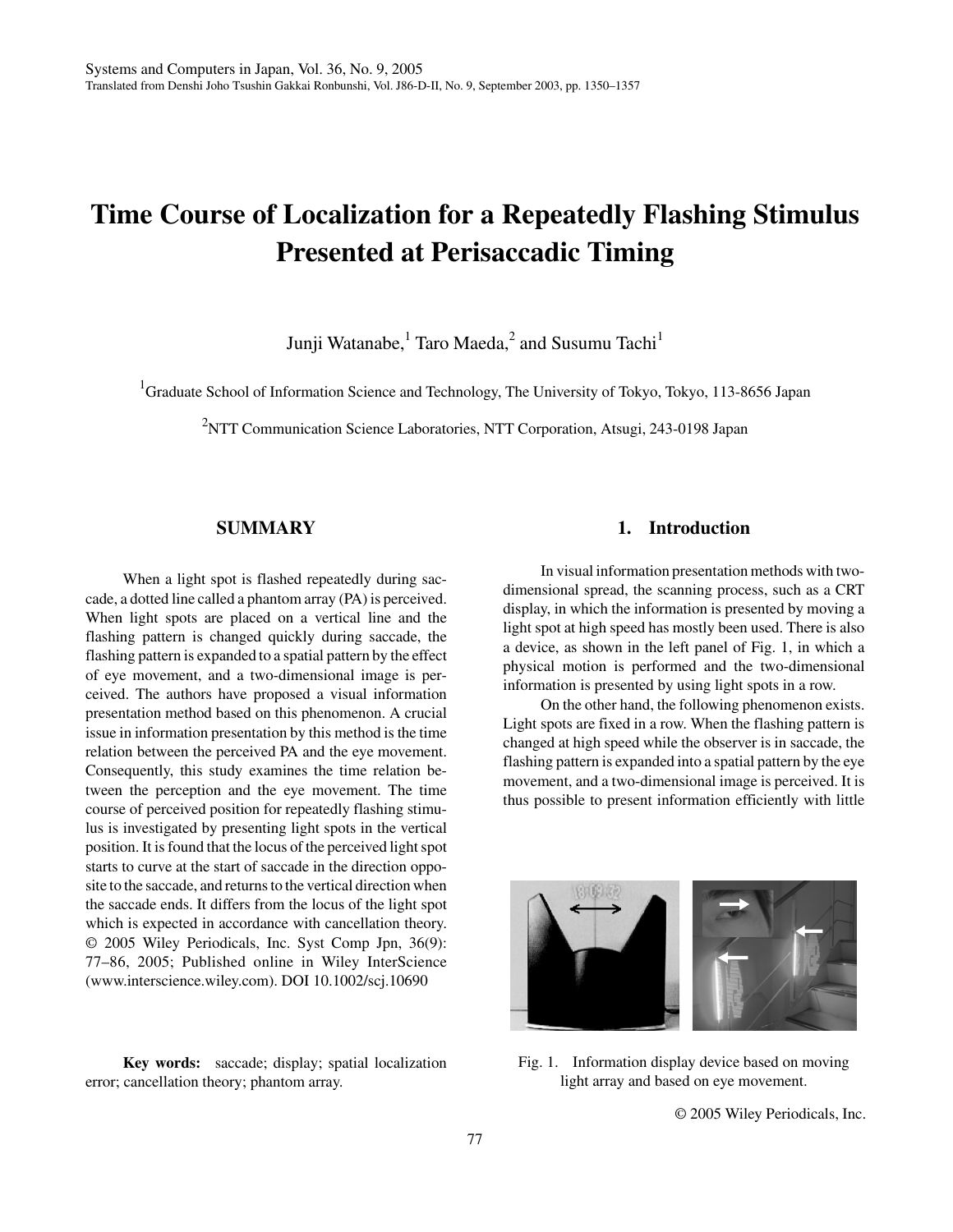space and energy without moving the light spot itself, but by using eye movement, as in the right panel of Fig. 1. The authors have been proposing a visual information presentation method (saccade-based display, SD) based on this principle [1].

The perception characteristics differ between the saccade state and the gaze state. Consequently, the design theory for SD must be composed on the basis of the perception characteristics during saccade. There has been a report in which a light spot is repeatedly flashed during saccade and the direction of motion of the light spot is reported, in an attempt to analyze the time course relation between the light spot perception position and the eye movement [2].

However, the subjective perception of the direction of motion of the light spot includes individual differences. It will also be affected by uncontrollable factors such as the attention of the observer [3]. Consequently, in this study, the light spot stimulus is flashed in the vertical direction so that the time course of the light spot perception position is placed by the vertical position, in an attempt to analyze the time course relation between the perception of the repeatedly flashing light spot and the eye movement without utilizing subjective report.

# **2. Spatial Perception Characteristics during Saccade**

This section outlines the visual information presentation method utilizing saccade. The relation between this study and past studies concerning the light spot perception in saccade is discussed.

### **2.1. Visual information presentation method based on saccade**

In SD the information is presented as follows. The eye movement of the observer is not measured. By flashing the light spot as the target of saccade, the information provider tries to induce saccade (with a maximum movement velocity of 300 to 500°/s [4]). Then, by flashing the light spot according to the saccade, the information is displayed [1]. For reliable information presentation, the light spot row is flashed at high speed from 100 ms before to 100 ms after the saccade.

It is generally suggested that perception is suppressed during saccade and that the resolution of perception is degraded. There is also a report, however, that the suppression is smaller for stimuli with a high spatial frequency, as presented in SD [5]. In fact, it has been verified that when the background intensity is low and the contrast of the stimulus with the background is sufficient, there is little degradation of visual resolution [1]. Fujita and Amami reported that information such as characters can be perceived during saccade [6].

# **2.2. Perception of light spot with instantaneous presentation**

In connection with light spot perception characteristics during saccade, Honda presented a study of the error of spatial localization [7, 8]. Spatial localization error refers to the phenomenon in which, when a flash light spot is presented during saccade, its position is localized with an error that has a certain tendency. Figure 2 shows the concept of the phenomenon, in which the magnitude of the localization error is the vertical axis, and the time (ms) is the horizontal axis. The solid line represents the eye position, and the dotted line is the time course of the localization error magnitude.

Generally, when the light spot is presented before saccade, the localization error is in the same direction as the saccade. If it is presented during the saccade, the error localization gradually changes. When it is presented after the saccade, the localization error is in the opposite direction to the saccade. The absolute localization error is maximized if the presentation is near the start or end of the saccade. This phenomenon can be accounted for by the cancellation theory between the internal information of eye position and the retinal information [8].

# **2.3. Perception of repeatedly flashing light spot**

Hershberger reported the following phenomenon. When a light spot is repeatedly flashed during saccade at a frequency of 120 Hz, a dotted line is perceived, appearing successively in the opposite direction to the saccade, as shown in Fig. 3 [9]. This is called a phantom array (PA).



Fig. 2. Time course of mislocalization before, during, and after a saccade.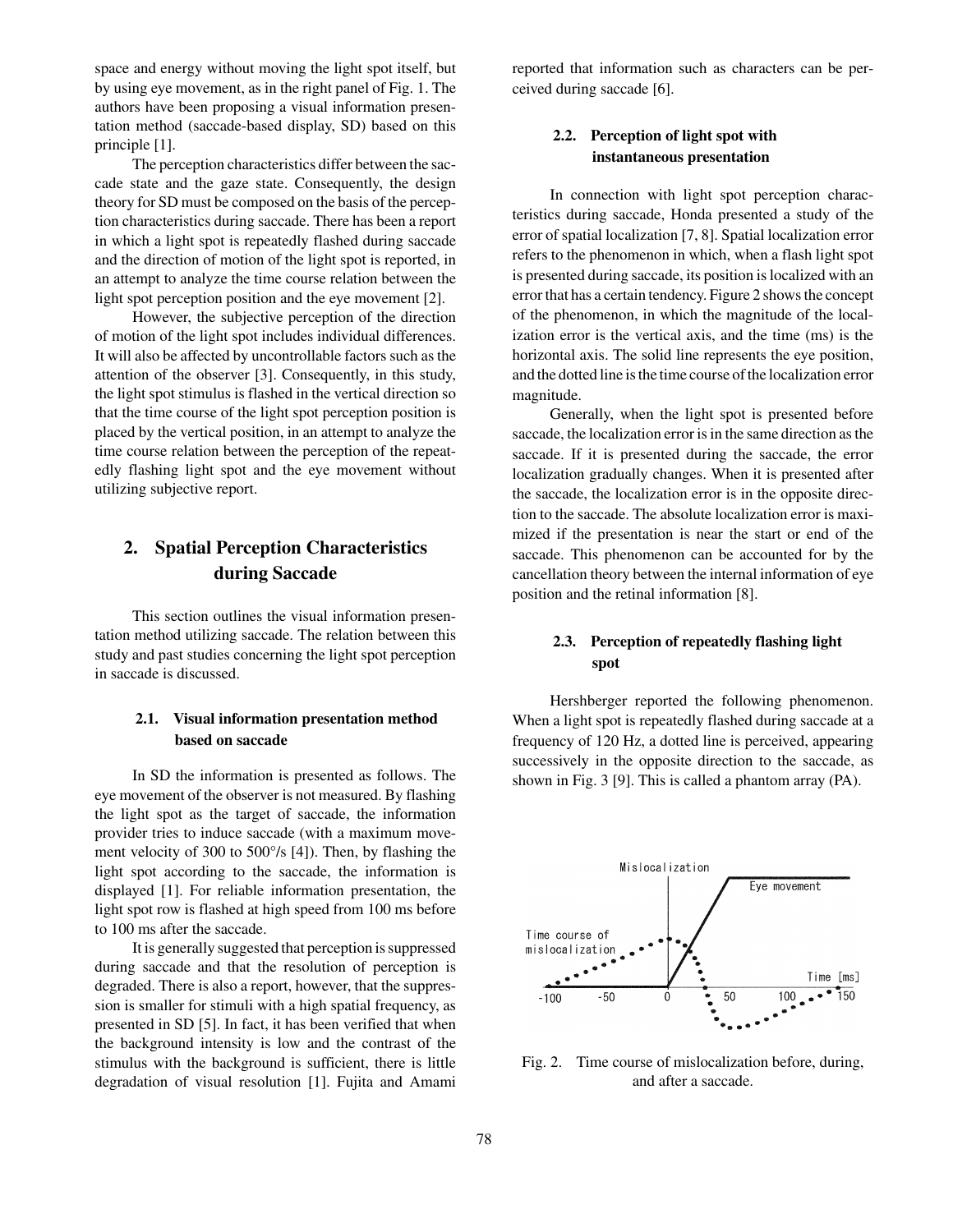

Fig. 3. Perception of phantom array.

If the perceived locus for the repeatedly flashing light spot is the curve that is obtained by connecting the perceived position for the flash light spots, as shown in Fig. 2, the PA should be moved to the same direction as the saccade immediately before and after the saccade. Such a subjective perception, however, has not been reported in the experiments in this paper, or in the study by Hershberger and colleagues [9, 10].

#### **2.4. Features of image perceived by SD**

The image perceived by SD differs from the image on the retina generated by eye movement in terms of size and position. Specifically, the image perceived by a saccade of 10° differs from the image of 10° projected on the retina as in Fig. 4. Its size is approximately 5°, which is approximately half the retinal image as in the lower side of Fig. 4 (it sometimes happens, as in the figure, that the perceived image covers the light spot array). Hershberger's group also



Fig. 4. Retinal image (top) and perceived image

reported that the perceived PA has approximately half the size of the eye movement [10]. Essentially, it is interpreted that the two-dimensional image perceived by SD is equivalent to the vertical arrangement of PA.

# **3. Time Relation between PA Perception and Eye Movement**

In order to determine the flash timing of the light spot array in the information presentation based on SD, it is crucial to know the time relation between PA and eye movement. In the experiment by Hershberger's group, the light spot is repeatedly flashed only during saccade. They do not discuss the time relation between the perceived PA and the eye movement. Consequently, the light spot is flashed in perisaccadic period in this study, and the time relation between the perception and the eye movement is examined by a psychophysical experiment.

#### **3.1. Procedure of experiment**

The fixation point (FP), the target point (TP), and the light spot (S) are placed as shown on the left side of Fig. 5. Sixty-four LEDs are arranged vertically as S. S is placed at the center between FP and TP. The distance between the right eye of the subject and S is set as 150 cm and the distance between FP and TP is set as 8° or 12° in terms of the view angle. The height of FP, TP, and the center of S are set at the same height as the eyes of the subject.

The right side of Fig. 5 shows the time chart of the experiment. As the first step, FP is flashed at random for 1 to 2 s, and the subject looks toward FP. Then, FP is left off. After 200 ms, TP is on for 10 ms. The subject performs a horizontal saccade toward TP. In the process, after 62 ms from TP being off, S is flashed successively from the top. The flash is 2 ms per spot, or 128 ms in all (throughout this 128-ms period, only one of LEDs is on). The gap of 200 ms is set in order to induce the express saccade, in which the



(bottom). Fig. 5. Outline of the experiment and time chart.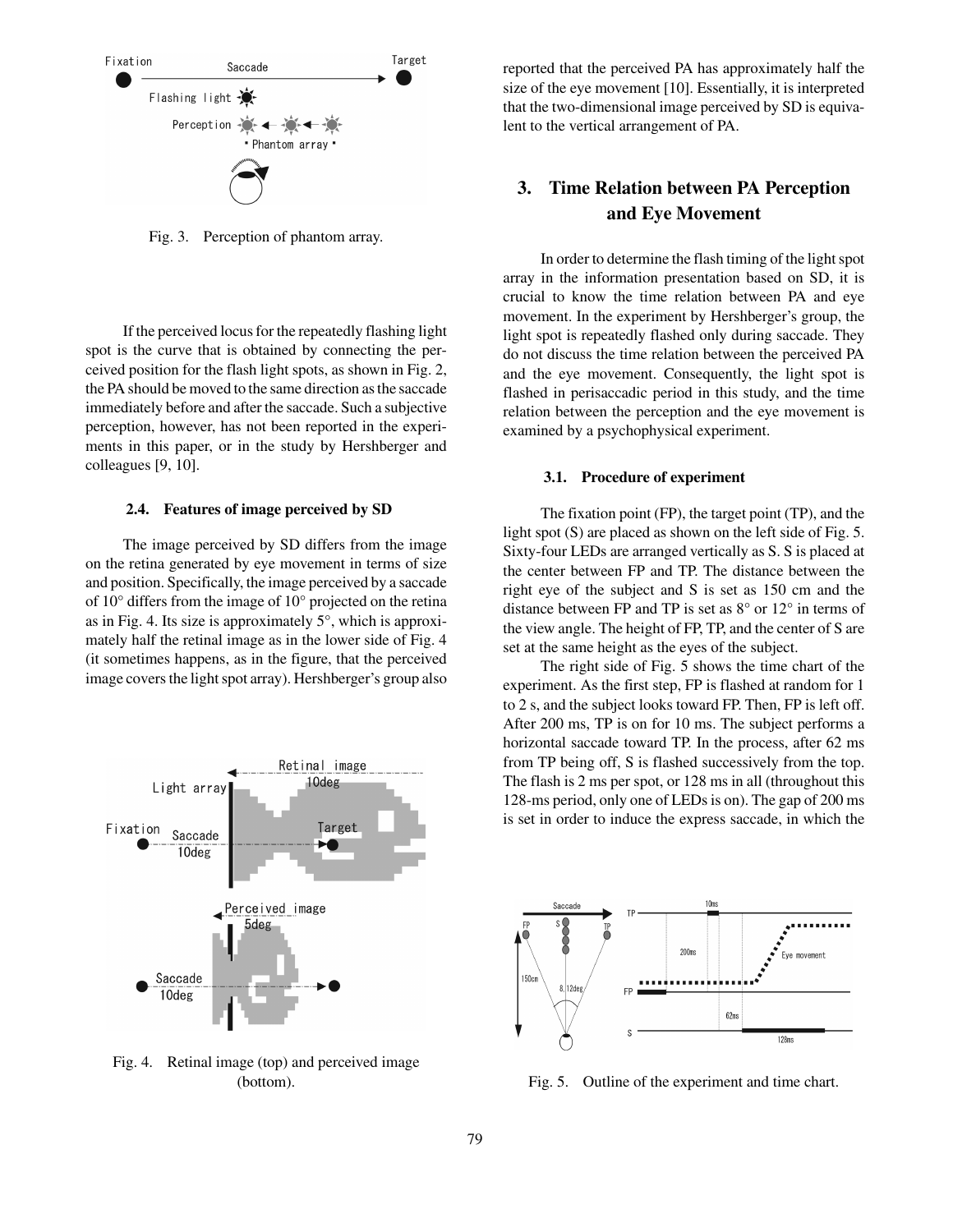latency is especially stable in time [11], so that stable experimental conditions are realized.

The locus of the light spot which is perceived by the subject in saccade, always has the shape of the sigmoid function, which is interpreted as a result of vertical expansion with the time axis of PA as on the left of Fig. 6. In the experiment, the eye movement of the subject is measured. The subject is also instructed to indicate with a laser pointer the "start point," where the perceived light spot locus starts to curve in the horizontal direction, and the "end point," where the locus returns to the straight line (cross on the left of Fig. 6). The indicated position is recorded on a section plane containing the focus point, target, and light spot array. The position is read on the basis of the light of the pointer. The read value is not reported to the subject.

The start and the end of the flashing light spot array were measured in parallel to the eye movement. Based on these records, the time relation between the period for which the light spot was on at the position reported by the subject and the onset/offset of the saccade can be determined. In the experiment, the magnitude of the saccade is set in two ways, as 8° and 12°.

#### **3.2. Experimental device**

A red LED (diameter  $0.25^{\circ}$  and  $60 \text{ cd/m}^2$ ) was used for the fixation point (FP) and the target point (TP). A green LED (diameter  $0.2^{\circ}$  and  $20$  cd/m<sup>2</sup>) was used for the repeatedly flashing light spot array (S). The vertical length of S was 12.8°. A PIC16F877 single-chip microprocessor was used for the flashing control of the LED. The subject covered the left eye using the eye-band and indicated the start and end points of the perceived light spot locus. The head of the subject was fixed on the chin rest. The eye movement was measured with 600-Hz sampling, using an EMR-600 produced by NAC Co. The experiment was conducted in a completely dark room (0.01 lx). The subjects



were four men in their twenties who had visual acuities of at least 0.6 with correction.

#### **3.3. Preliminary experiment**

In this experiment, the light spot array was flashed successively from the top to the bottom so that the time course of the PA spread in the horizontal direction in space was expanded into a change in the vertical direction, and the time relation to the eye movement was examined. What is important in this process is that the time relation in the horizontal movement to repeatedly flashed spot light should be the same as the time relation to the case in which the spots are flashed sequentially from the top. In order to check the agreement of the time course, the following preliminary experiment was performed.

The same LED  $(S^*)$  as was used in S was placed immediately above the top LED of the light spot sequence S, and was flashed for the same period as S was flashed. S was flashed sequentially from the top, each LED for 2 ms, and S\* was repeatedly flashed on and off for 2 ms. If both ends of S and S<sup>\*</sup> always coincided, it was judged that the time courses of S and  $S^*$  in the horizontal direction were the same. While turning S and  $S^*$  on in various timings in perisaccade for on-times of 32, 64, 96, and 128 ms, the subject was instructed to observe the deviation at both ends.

The results show that all subjects perceived that both ends of S and S<sup>\*</sup> agreed. Consequently, it is considered in this experiment that the time course of PA in the horizontal direction was expanded by S in the vertical direction.

#### **3.4. Data processing**

For each of the subjects, data for the express saccade with small latency variation, consisting of 20 trials in each set, were obtained, except for the following cases. In trials of 8°, the case in which the saccade amplitude was below 6° or above 10° was excluded. In trials of 12°, the case in which the saccade amplitude was below 9° or above 13° was excluded (since the undershoot tendency was observed in all subjects in the 12° trials, the lower threshold was set as 9°). In all trials, the case in which the saccade latency was below 80 ms or above 130 ms was excluded.

All images perceived in the saccade with a latency between 80 ms and 130 ms were continuations of a straight line, slant line, and straight line as shown in Fig. 6 left. Table 1 shows the saccade parameters of the subjects in this experiment. The values in the table are averages of 20 trials, and the standard deviation is shown in parentheses. An undershoot tendency is observed for the 12° amplitude, but the saccade is stable in terms of both duration and latency.

The onset and offset of the saccade are defined as Fig. 6. Perceived image (left) and eye position (right). follows. The measured data were passed through a 100-Hz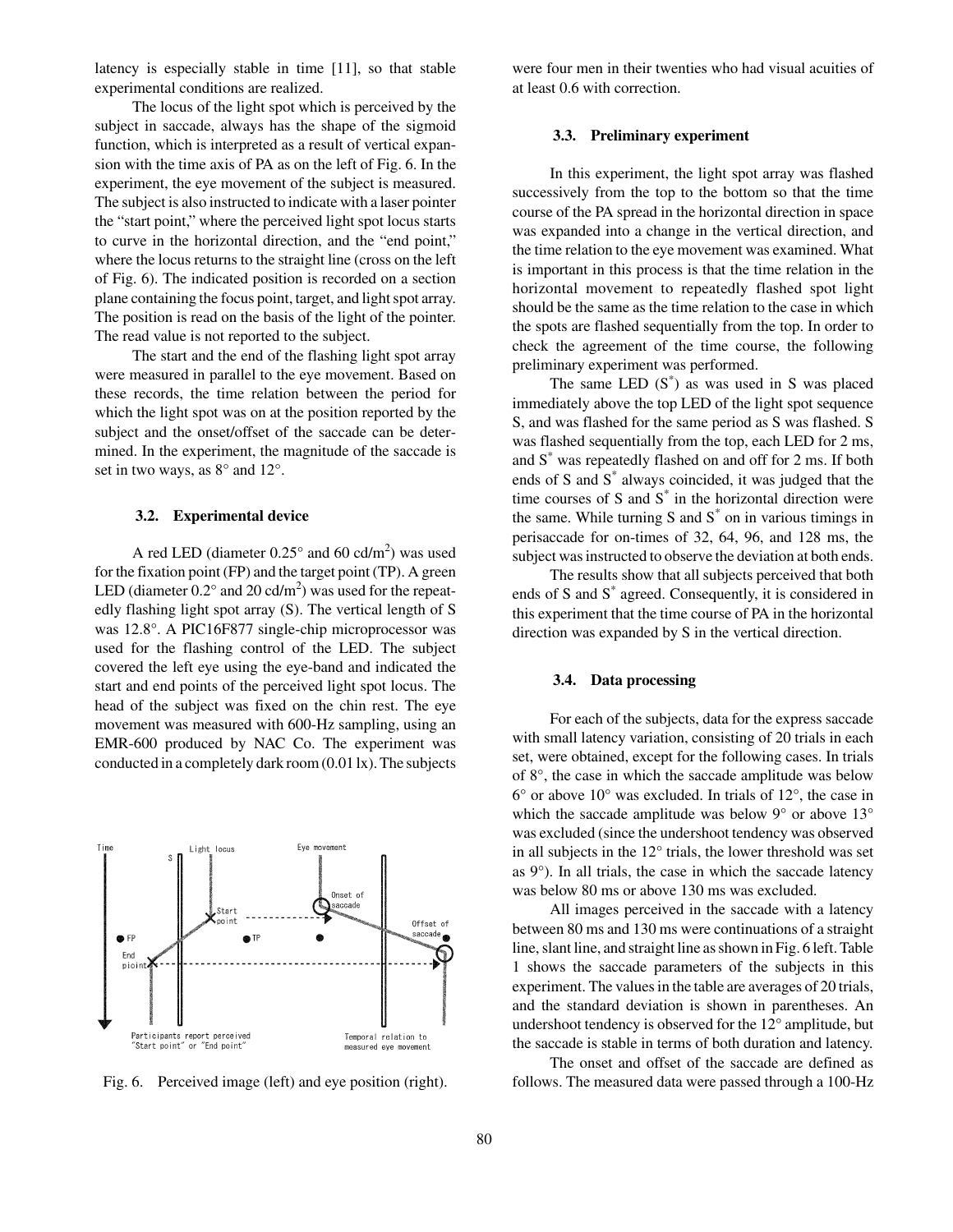Table 1. Amplitude, duration, and latency of measured saccades

|                            | Y.I.      | Y.A.                                                        | R.T.                                 | J.W.      |
|----------------------------|-----------|-------------------------------------------------------------|--------------------------------------|-----------|
| Amplitude [deg]            |           |                                                             |                                      |           |
| 8-Start point              | 7.7(1.1)  | 7.2(0.7)                                                    | 7.3(1.7)                             | 8.3(1.7)  |
| 8-End point                | 7.6(0.7)  | 8.3(1.6)                                                    | 6.8(1.6)                             | 7.8(1.8)  |
| 12-Start point             | 9.5(0.8)  | 11.0(1.6)                                                   | 9.0(1.6)                             | 11.0(1.7) |
| 12-End point               | 10.0(1.0) | 9.6(1.7)                                                    | 8.8(1.2)                             | 10.6(1.6) |
| Duration [ms]              |           |                                                             |                                      |           |
| 8- Start point 38.8(4.7)   |           | 39.5(7.1)                                                   | 38.7(13.4)                           | 37.7(4.0) |
| 8-End point                | 38.5(3.1) | 44.5(7.3)                                                   | 38.0(10.9)                           | 36.5(6.5) |
| 12-Start point 43.2(3.6)   |           | 53.1(7.4)                                                   | 40.8(7.9)                            | 44.9(5.2) |
| 12-End point $45.7(3.6)$   |           | 50.0(9.1)                                                   | 39.8(5.5)                            | 42.5(4.9) |
| Latency [ms]               |           |                                                             |                                      |           |
| 8- Start point $91.2(4.5)$ |           |                                                             | $92.2(9.9)$ 104.7(14.0) $91.0(15.9)$ |           |
| 8- End point               | 99.7(7.1) | 96.1(11.8)                                                  | $93.8(20.4)$ $95.5(10.6)$            |           |
|                            |           | 12-Start point 98.1(11.5)101.6(12.5) 105.4(17.8) 87.8(19.7) |                                      |           |
| 12-End point 98.8(5.8)     |           | 99.8(13.5)                                                  | 96.0(26.6)                           | 95.0(9.9) |

low-pass filter. Then, the first time at which the eye movement velocity exceeded 40°/s was defined as the onset of the saccade, and the last time when the eye movement velocity was above 40°/s was defined as the offset of the saccade.

#### **3.5. Experimental results**

Table 2 shows the time relation between the start/end positions indicated by the subject and the eye movement. The top item is the time difference, obtained by subtracting the onset/offset time of the saccade (circle at right of Fig. 6) from the time when LED at the indicated start/end point is on (cross at left of Fig. 6). The positive value at the start point implies that the perceived light spot locus starts to curve after the onset of eye movement. The positive value at the end point implies that the locus returns to the straight line after the offset of the eye movement.

As regards the perception at the starting point, the perceived light spot locus starts to curve after approximately 10 ms, as the average of four subjects, from the onset of saccade, in both the 8° and 12° trials. At the end point, the locus returns to the straight line in approximately 0 ms in the 8° trial, and approximately 1 ms in the 12° trial after the offset of saccade.

Figure 7 is a conceptual diagram based on the experimental data, the time course of the eye movement, the flash timing of the light spot array, and the timing of the start/end point of the perceived light spot locus. The vertical axis is the eye position (deg) and the horizontal axis is the time (ms). The dotted line arrow indicates the period in which the slant line is perceived, and the thick line arrow indicates

Table 2. Time gap of perceived images and measured saccades, eye movement velocity, position, width of the perceived light locus, and ratio to amplitude

|                                   | Y.I.    | Y.A.    | $R.\overline{T}$ . | J.W.    |
|-----------------------------------|---------|---------|--------------------|---------|
| Time difference [ms]              |         |         |                    |         |
| 8-Start point                     | 8.0     | 13.8    | 8.5                | 9.7     |
|                                   | (5.8)   | (7.2)   | (3.5)              | (6.4)   |
| 8-End point                       | $-1.1$  | $-0.5$  | 0.6                | 1.4     |
|                                   | (3.8)   | (6.3)   | (5.0)              | (3.0)   |
| 12-Start point                    | 10.0    | 6.0     | 12.1               | 11.8    |
|                                   | (2.1)   | (3.9)   | (5.9)              | (6.2)   |
| 12-End point                      | $-2.8$  | 0.9     | $-2.2$             | 6.5     |
|                                   | (4.8)   | (6.1)   | (7.3)              | (7.3)   |
| Eye velocity $[deg/s]$            |         |         |                    |         |
| 8- Start point                    | 162.9   | 249.2   | 155.5              | 168.3   |
|                                   | (62.1)  | (130.0) | (71.1)             | (63.4)  |
| 8-End point                       | 71.1    | 41.1    | $-1.4$             | 20.3    |
|                                   | (53.1)  | (62.4)  | (103.1)            | (209.7) |
| 12-Start point                    | 226.9   | 159.3   | 226.9              | 136.6   |
|                                   | (73.4)  | (64.8)  | (104.8)            | (84.6)  |
| 12-End point                      | 94.50   | 56.62   | 46.6               | 88.2    |
|                                   | (51.5)  | (59.4)  | (7.2)              | (95.4)  |
| Position of start/end point [deg] |         |         |                    |         |
| 8-Start point                     | 3.15    | 4.35    | 2.69               | 4.07    |
|                                   | (0.36)  | (0.73)  | (0.21)             | (0.96)  |
| 8-End point                       | $-1.68$ | $-0.57$ | $-1.28$            | $-0.76$ |
|                                   | (0.34)  | (0.50)  | (0.36)             | (0.66)  |
| 12-Start point                    | 4.92    | 6.52    | 3.23               | 4.35    |
|                                   | (0.50)  | 0.96)   | (0.81)             | (0.74)  |
| 12-End point                      | $-1.07$ | $-0.77$ | $-1.85$            | $-2.48$ |
|                                   | (0.50)  | (0.44)  | (0.43)             | (0.81)  |
| Perceived width [deg]             |         |         |                    |         |
| 8 deg                             | 4.83    | 4.92    | 3.97               | 4.83    |
| Ratio                             | 0.63    | 0.63    | 0.56               | 0.60    |
| $12 \deg$                         | 5.99    | 7.29    | 5.08               | 6.63    |
| Ratio                             | 0.61    | 0.71    | 0.57               | 0.61    |

the time difference between the saccade onset and the perception start point.

In order to assure that the above time difference is not due to pointing error of the laser pointer, the error between the perceived position and the position indicated by the laser pointer was measured. LEDs with the same intensity as the light spot array were placed in an arrangement with the same shape (left side of Fig. 6) and the same size (total height 12.8°, horizontal distance 5° between start and end points and vertical distance 4°) as those of the actually perceived light spot locus for 8° saccade, and were flashed successively from the top, each for 2 ms. The subjects indicated the start and the end points without moving their eyes.

Table 3 shows the average error between the actually flashed start/end points and the indicated positions. The standard deviation is shown in parentheses. The first item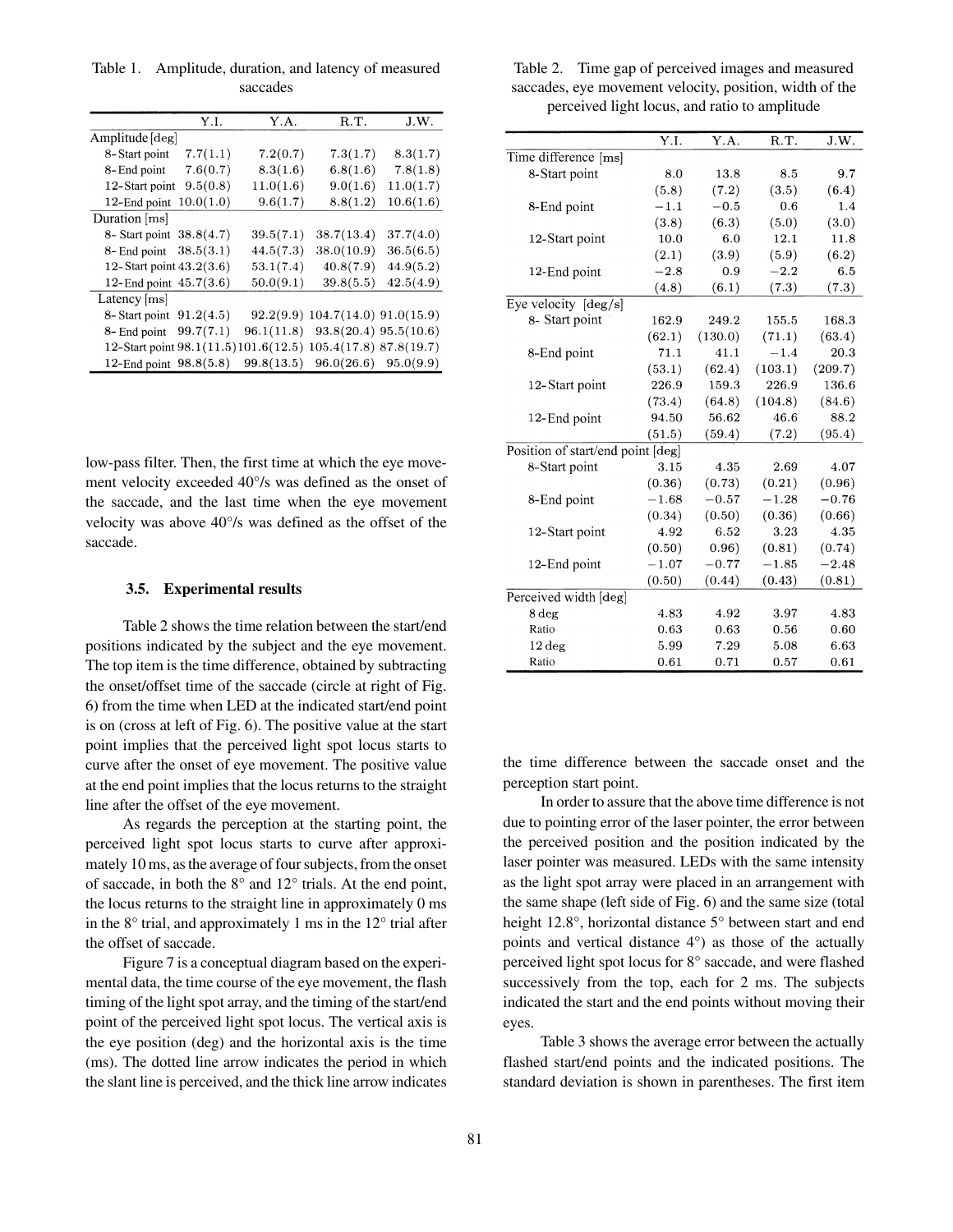

Fig. 7. Time course of eye position and light stimulus.

is the deviation represented by the view angle. The upper side is defined as positive. The second item is the time difference in the experiment, converted from the error in terms of the view angle. Thus, the sum of the first item in Table 2 and the second item in Table 3 is the time difference between the actually perceived start/end point and the eye movement. When this correction is applied, the average time difference for four subjects for 8° is that the starting point is 11.3 ms after the onset of saccade, and the end point is 1.6 ms after the offset of saccade.

The second item in Table 2 is the eye movement velocity at the time when the start/end point is indicated. The start point is perceived approximately 10 ms after the onset of saccade. Consequently, the eye movement has already reached a velocity of 150 to 250°/s. The end point, on the other hand, is perceived almost at the same time as the offset of the saccade, and there are no data exceeding 100°/s.

The third item shows the indicated position of the start/end point. The position is defined as positive in the direction of the saccade, and is represented in terms of the view angle. The fourth item is the distance between the start point and the end point in the horizontal direction. It is the ratio of the horizontal width of the perceived light spot

| Table 3. Error of pointing |
|----------------------------|
|                            |

|                  | Y.I.   | Y.A.   | R.T.    | J.W.    |
|------------------|--------|--------|---------|---------|
| View angle [deg] |        |        |         |         |
| Start point      | 0.01   | 0.07   | $-0.11$ | $-0.36$ |
|                  | (0.13) | (0.30) | (0.42)  | (0.34)  |
| End point        | 0.02   | 0.12   | $-0.49$ | $-0.30$ |
|                  | (0.21) | (0.23) | (0.46)  | (0.29)  |
| Time [ms]        |        |        |         |         |
| Start point      | 0.1    | $-0.7$ | 1.1     | 3.5     |
|                  | (1.2)  | (2.9)  | (4.0)   | (3.3)   |
| End point        | $-0.2$ | $-1.2$ | 4.7     | 2.9     |
|                  | (2.0)  | (2.2)  | (4.4)   | (2.8)   |

locus, that is, the width of the perceived light spot locus, to the saccade amplitude. Except for the 12° trial of Y.A., the width is approximately 60% of the saccade width. For the saccade amplitude, the average value for the start and the end points in the experiment is used.

### **3.6. Dependence on position of light spot sequence**

As regards the localization error for a flashed light spot, it is known that the time locus differs depending on the position of the light spot when a background is present [12]. Observing the spatial perception characteristics for the equiluminant stimulus during saccade, as examined by Ross and colleagues, the localization error reverses its sign on both sides of the target position of the saccade [13]. Thus, it can happen that the spatial perception characteristics during saccade change depending on the position of the stimulus presentation.

Consequently, the time relation between the perceived PA and the eye movement is examined in this study by varying the stimulus position of the presented light spot sequence. The experimental procedure, the device, and the flash timing of LED are the same as in the previous experiment. The difference is that the position of the light spot sequence for 128-ms flashing is set at one of  $-8^{\circ}$ ,  $-4^{\circ}$ ,  $4^{\circ}$ , and 8°, not 0°. The time relation between the start/end point of the perceived light spot locus and the eye movement is examined.

The subjects were two of the persons (i.e., Y.I. and Y.A.) who participated in the experiment with the light spot array set at 0°. At any position, a light spot locus with a sigmoid function shape, as shown at the left at Fig. 6, is perceived, with the same direction of movement. In this experiment, there is an intensity difference between the light spot array and the background, and no stimulus is presented that can serve as a cue after the saccade. Consequently, the reversal of the perception direction, as reported by Ross and colleagues, was not produced [14]. The number of trials was 20 for each of the start and end points.

Table 4 shows the experimental results for the two subjects. The values in the table are the average for each item. The first item is the time difference between the onset/offset of the measured saccade and the perceived start/end point. The time difference for the start point is 7.7 to 16.8 ms for Y.I., and 5.5 to 13.8 ms for Y.A. For the end point it is  $-6.0$  to 4.1 ms for Y.I., and  $-6.5$  to  $-0.5$  ms for Y.A. Thus, both exhibited the same tendency as when the light spot array was placed at  $0^\circ$ , namely, that the start point is slightly after the onset of saccade, and the end point is almost the same as the offset of saccade. Thus, we see that the time relation between the perceived PA and the eye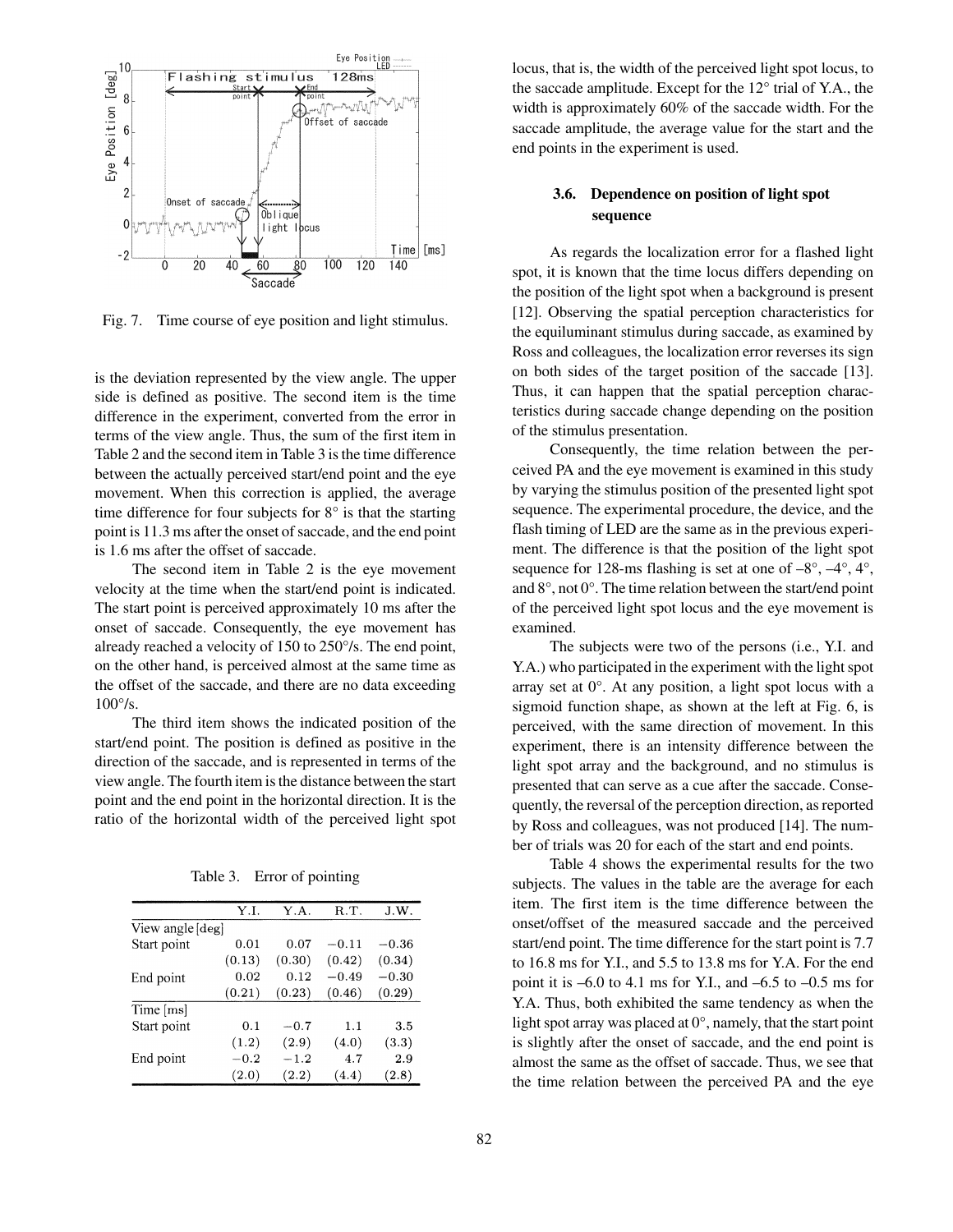Table 4. Time gap of a perceived image and a measured saccade, position and width of the perceived light trace, and ratio to amplitude: data of Y.I. (above), Y.A. (below)

| Data for Y.I.                     |                                  |                                  |                  |         |         |
|-----------------------------------|----------------------------------|----------------------------------|------------------|---------|---------|
|                                   | $-8 \text{ deg } -4 \text{ deg}$ |                                  | 0 <sub>deg</sub> | $4\deg$ | 8 deg   |
| Time difference [ms]              |                                  |                                  |                  |         |         |
| Start point                       | 12.2                             | 7.7                              | 8.0              | 16.8    | 10.5    |
| End point                         | $-6.0$                           | $-1.9$                           | $-1.1$           | 4.1     | $-2.4$  |
| Position of start/end point [deg] |                                  |                                  |                  |         |         |
| Start point                       | 2.34                             | 3.36                             | 3.15             | 2.84    | 2.79    |
| End point                         | $-2.40$                          | $-1.45$                          | $-1.32$          | $-1.07$ | $-0.61$ |
| Perceived width [deg]             | 4.75                             | 4.81                             | 4.47             | 3.91    | 3.40    |
| Ratio                             | 0.58                             | 0.60                             | 0.59             | 0.50    | 0.50    |
| Data for Y.A.                     |                                  |                                  |                  |         |         |
|                                   |                                  | $-8 \text{ deg } -4 \text{ deg}$ | 0 <sub>deg</sub> | 4 deg   | 8 deg   |
| Time difference [ms]              |                                  |                                  |                  |         |         |
| Start point                       | 12.0                             | 5.5                              | 13.8             | 11.4    | 8.9     |
| End point                         | $-2.0$                           | $-6.5$                           | $-0.5$           | $-2.4$  | $-2.3$  |
| Position of start/end point [deg] |                                  |                                  |                  |         |         |
| Start point                       | 5.45                             | 5.63                             | 4.35             | 5.89    | 7.20    |
| End point                         | 0.99                             | 1.57                             | $-0.57$          | 0.36    | 1.89    |
| Perceived width [deg]             | 4.46                             | 5.06                             | 5.53             | 4.92    | 5.31    |
| Ratio                             | $_{0.62}$                        | 0.64                             | 0.63             | 0.67    | 0.64    |
|                                   |                                  |                                  |                  |         |         |

movement is not affected by the position of the light spot array in the environment of this experiment.

The second item is the positions of the perceived start/end points. The direction of the saccade with respect to the position of the light spot array is defined as positive, and the value is represented in terms of the view angle. The third item is the perceived horizontal width and the ratio to the amplitude. In the data for Y.I., the perceived position is slightly affected. The position of the end point shifts in the saccade direction as the light spot array moves in the saccade direction, with the total width being somewhat decreased. In the data for Y.A., the position and size of the perceived light spot locus are not affected by the position of the light spot sequence.

It is generally understood that there is a large individual difference in the perception of the PA [15]. In this experiment, the individual difference is observed in the horizontal position when the position of the light spot array is modified, but there is no significant difference between individuals along the time axis.

### **3.7. When the on-time of light spot array is increased**

According to the study by Honda, the localization error starts approximately 100 ms before the saccade and continues even approximately 100 ms after the saccade [7]. The localization error for flash stimulus occurs for a perisaccadic interval of approximately 250 ms. In this experiment, on the other hand, the light spot array flashes from approximately 40 ms before the saccade to approximately 40 ms after the saccade. It has a period of 128 ms, and the period of light spot flashing is shorter than the period in which the spatial localization error is produced. This makes it difficult to discuss the perception characteristics of the repeated flashing point, including all periods in which the spatial localization error is produced.

Consequently, the light spot sequence S was flashed successively after the saccade target is on, 4 ms for each spot, from the top for 256 ms, and we investigated what light spot locus the subject perceived. We found that the light spot locus of the sigmoid function shape as in Fig. 6 was perceived in the same way as in the case of 128-ms flashing. Since the on-time of each spot was increased, the slope of the slant line was closer to the horizontal line.

#### **3.8. Difference depending kind of saccade**

In this experiment, the express saccade with latency stable in time was induced in order to establish stable experimental conditions. It is known, however, that the dynamic characteristics of the saccade, such as the amplitude, maximum velocity, and duration, change with the on timing of the saccade target [16]. Consequently, the light spot array was observed by varying the on timing of the target as 0, 50, 100, and 150 ms after vanishing of the target. However, there was no change in the shape of the perceived light spot locus.

### **4. Discussion**

In this experiment, the light spot stimulus is presented in the vertical direction in perisaccadic period, and the subject is instructed to state the start point and the end point of the perceived light spot locus. The result was that the perceived light spot locus started to curve at the onset of the saccade in the opposite direction to the saccade, and returned to the vertical direction at the offset of the saccade.

Combined with the result of the preliminary experiment reported in Section 3.3, we see that the time at which the light spot stimulus flashing in the vertical direction started to curve was the start when PA is produced, and the time when it returned to the vertical direction was the end of the PA spread. Thus, in contrast to the time course expected in accordance with the cancellation theory, the PA is perceived only during the saccade (this result agrees with the results of the experiment by Oishi and Ebisawa, in which a single point was repeatedly flashed, beginning at a time prior to the saccade [2]).

As regards the direction of motion of the PA, a light spot locus curving in the opposite direction to the saccade was perceived in this experiment. This agrees with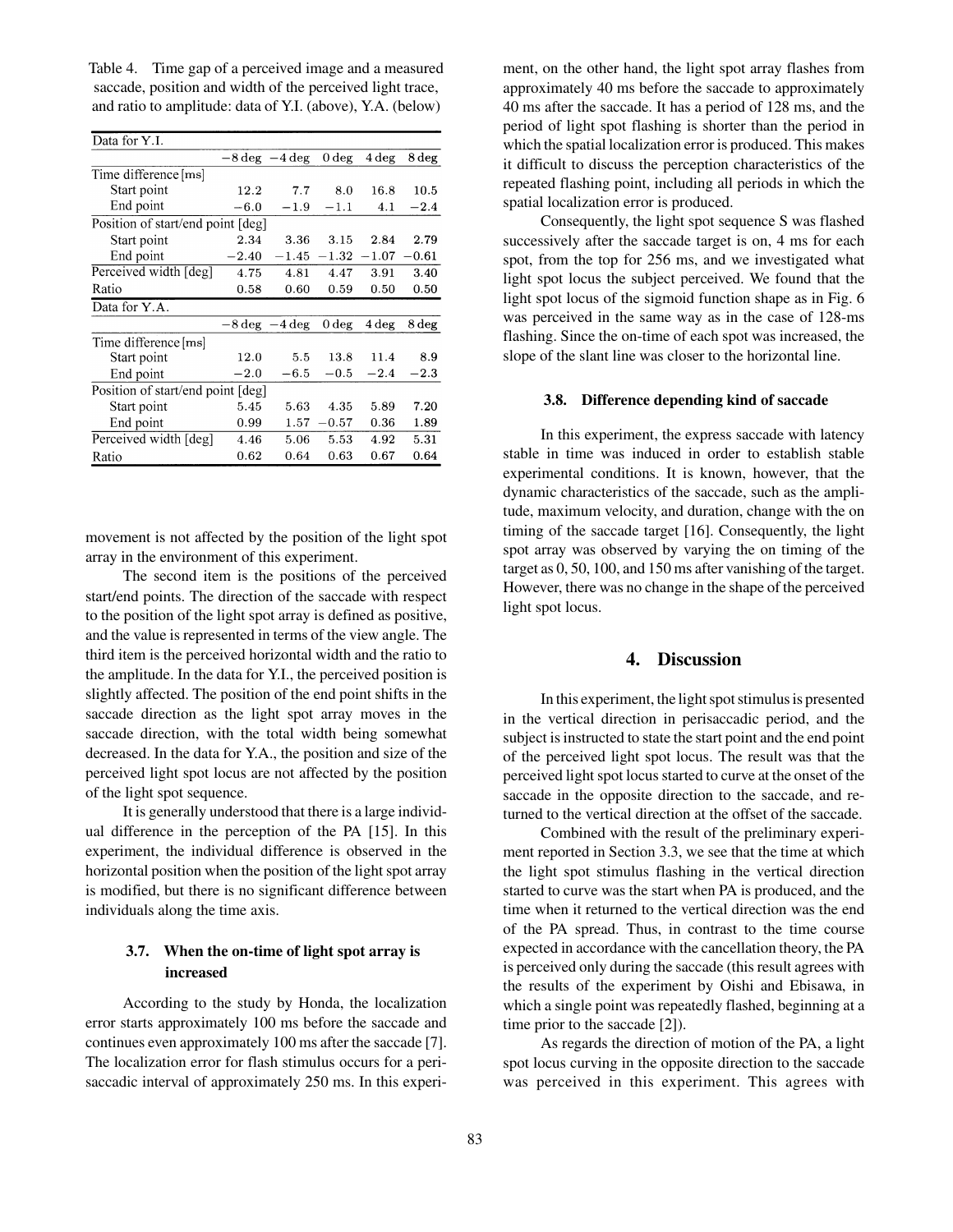Hershberger's report [10]. But in the experiment on subjective observation by Oishi and Ebisawa, the PA moved in the same direction as the saccade [2]. In fact, in Hershberger's experiment too, approximately 10% of the subjects perceived that the light spot moved in the same direction as the saccade [10].

Assuming that the PA moves in the same direction as the saccade when the light spot is moved in the vertical direction as in this experiment, a light spot locus curving in the same direction as the saccade should be perceived. However, no such result was obtained in this experiment. It is conceivable that the subjectively perceived direction of motion and the actual eye movement do not necessarily agree with the time relation.

If it is assumed that the right end of the PA in Oishi and Ebisawa's experiment is not the light spot which was presented last, but the first light spot that started to spread, their results agree with the results of this experiment. The following factors might produce the different views concerning the difference in the perceived direction of motion. In Oishi and Ebisawa's experiment, the focus point and the target point were always on. Repeated flashing of the light spot was continued from 2 s prior to the saccade. There is also an effect of the effort to control the attention [3].

The light spot locus perceived in this experiment had the shape of the sigmoid function. The vertical straight line was perceived before and after the saccade. The reason seems to be as follows. In the perception of the repeatedly flashing light spot, the image of the light spot which was on immediately before exists on the retina as a cue for localization. Consequently, localization is performed on the basis of the relative position information on the retina before and after the saccade, where the eye is still [17].

Furthermore, the start of the observed light spot locus was perceived as being displaced in the same direction as the saccade, and the end was perceived as being displaced in the opposite direction to the saccade. The reason for the mechanism that produces such a perception may be as follows. During the saccade, in which the retinal information changes rapidly, the absolute spatial localization is performed in accordance with the cancellation theory, while referring to the eye position information. Then, the position of the light spot before and after the saccade is reconstructed on the basis of the relative position relation, with the above cue as the reference. However, another mechanism may be considered in which the velocity perception in the horizontal direction is reduced during saccade, and an image smaller than the horizontal movement on the retina is perceived [18], and the localization is performed with those as a set of images [19].

In this experiment, the start of the perceived light spot locus is approximately 10 ms later than the onset of the saccade. The reason seems to be as follows. The spatial localization mechanism cannot be switched quickly. Thus, the information on the retina is located with an error in the opposite direction to the saccade. But when the localization is based on the cancellation theory, the error is in the same direction as the saccade. These are canceled at the time of switching. In addition to such a factor related to the mechanism, the perception of the velocity in the vertical direction may be affected in the saccade, as indicated in the report that the velocity perception after the saccade is enhanced in the direction opposite to the saccade [20].

# **5. Conclusions**

This paper has analyzed the time relation of the perceived locus for the repeatedly flashed light spot in the perisaccadic period to the eye movement, by successively turning on the light spot array in the vertical direction. This is a point that has not been analyzed in the experiment of Hershberger and colleagues.

This experiment showed that the time for which the information can be presented in SD is slightly shorter than the duration of the saccade. The direction in which the two-dimensional image spreads is opposite to the saccade, and the horizontal length for which the information can be presented is approximately 60% of the saccade amplitude.

**Acknowledgments.** The authors are grateful for useful advice given in this study by Mr. M. Imai, The University of Tokyo, and Mr. A. Noritake, Kwansei Gakuin University.

### **REFERENCES**

- 1. Watanabe J, Maeda T, Tachi S. The study of saccadebased display. J VR Soc Jpn 2001;6:79–87.
- 2. Oishi S, Ebisawa Y. Influence of attended direction upon voluntary saccade-contingent visual mislocalization of a repeatedly flashing stimulus. J Inst Image Inform Telev Eng 2002;56:1825–1829.
- 3. McFadden SA, Khan A, Wallman J. Gain adaptation of exogenous shifts of visual attention. Vision Res 2002;42:2709–2726.
- 4. Oyama T, Imai S, Wake T (New Ed.). Handbook for psychology of sensation and perception. Senshin Shobo; 1993.
- 5. Burr DC, Morrone MC, Ross J. Selective suppression of the magnocellular visual pathway during saccadic eye movements. Nature 1994;371:511–513.
- 6. Fujita M, Amami A. Iconic memory during human saccadic and fast smooth pursuit eye movements (1). Tech Rep IEICE 2000;NC2000-41.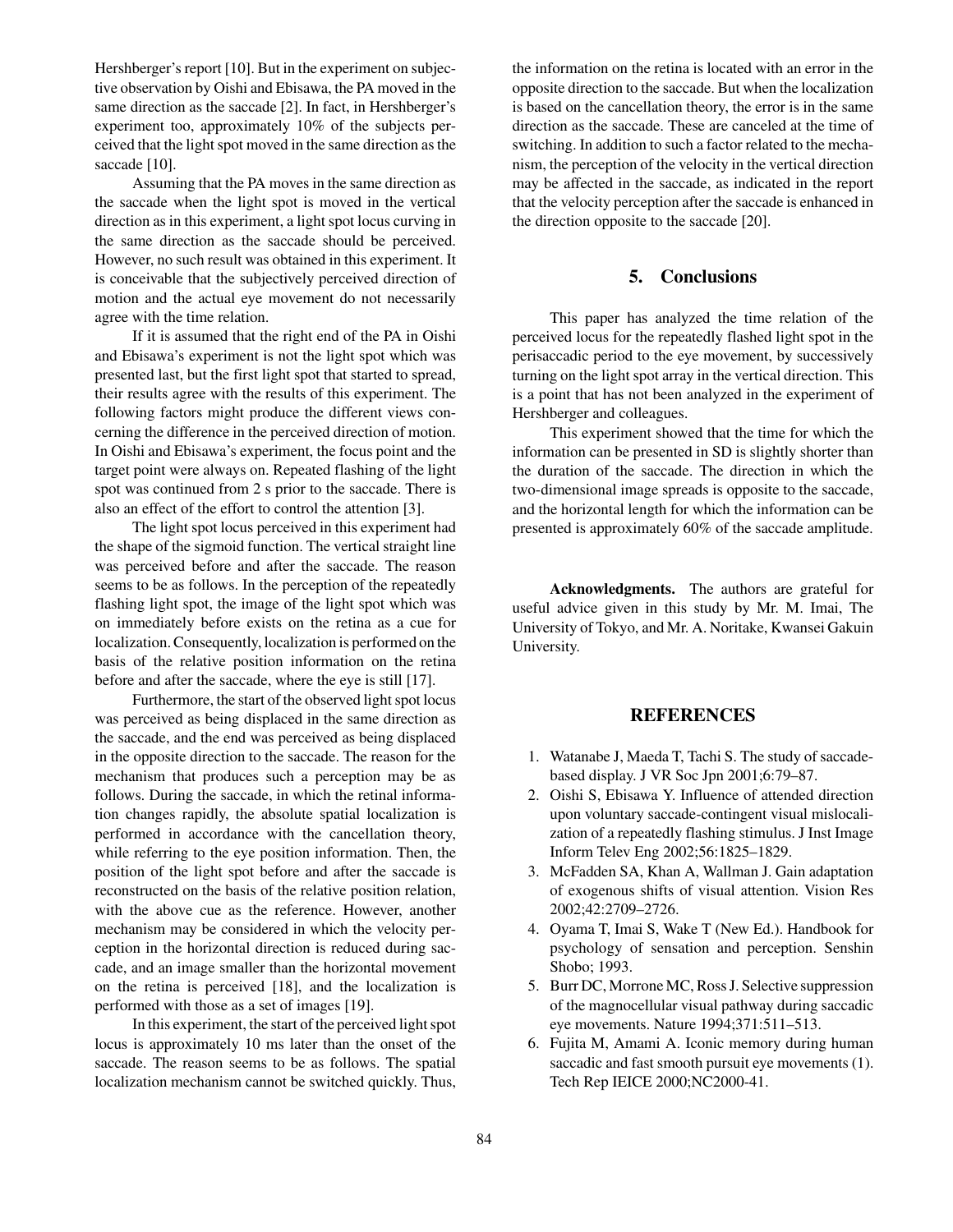- 7. Honda H. Eye movements to a visual stimulus flashed before, during, or after a saccade. Attention and Performance 1990;13:567–582.
- 8. Honda H. Eye movement and spatial localization. Kazama Shobo; 1994.
- 9. Hershberger WA. Saccadic eye movements and the perception of visual direction. Percept Psychophys 1987;41:35–44.
- 10. Hershberger WA, Jordan JS, Lucas DR. Visualization the perisaccadic shift of spatiotopic coordinates. Percept Psychophys 1998;60:82–88.
- 11. Fischer B, Ramsperger E. Human express saccades: Extremely short reaction times of goal directed eye movements. Exp Brain Res 1984;57:191–195.
- 12. Honda H. Saccade-contingent displacement of the apparent position of visual stimuli flashed on a dimly illuminated structured background. Vision Res 1993;33:709–716.
- 13. Ross J, Morrone MC, Burr DC. Compression of visual space before saccades. Nature 1997;386:598– 601.
- 14. Lappe M, Awater H, Krekelberg B. Postsaccadeic visual references generate presaccadic compression of space. Nature 2000;403:892–895.
- 15. Hershberger WA, Jordan JS. Visual direction constancy: Perceiving the visual direction of perisaccadic flashes. In Chekaluk E, Llewellyn KR (editors). The role of eye movements in perceptual processes. Elsevier; 1992. p 1–43.
- 16. Aoki M, Fujita M. Adaptive transfer between scanning saccade and memory-guided saccade. Trans IEICE 1999;J82-D-II:91–99.
- 17. Sogo H, Osaka N. Perception of relation of stimuli locations successively flashed before saccade. Vision Res 2001;41:935–942.
- 18. Bedell HE, Yang J. The attenuation of perceived image smear during saccades. Vision Res 2001;41:521–528.
- 19. Matsumiya K, Uchikawa K. Apparent size of an object remains uncompressed during presaccadic compression of visual space. Vision Res 2001;41:3039–3050.
- 20. Park J, Lee J, Lee C. Non-veridical visual motion perception immediately after saccades. Vision Res 2001;41:3751–3761.

# **AUTHORS** (from left to right)



**Junji Watanabe** received his B.S. degree from the Department of Mathematical Engineering and Information Physics, The University of Tokyo, in 2000, completed the M.E. program in 2002, and is now a doctoral candidate. His research concerns displays based on eye movement and visual characteristics during eye movement. He is a member of the VR Society of Japan, The Vision Society of Japan, The Institute of Image Information and Television Engineering, and Human Interface Society. He has received a VR Society of Japan Paper Award (2001) and Encouragement Award (2002).

**Taro Maeda** (member) received his B.S. degree from the Department of Mathematical Engineering and Information Physics, The University of Tokyo, in 1987 and joined the Mechanical Engineering Laboratory, MITI. He moved to The University of Tokyo in 1992, and has been a lecturer in the Graduate School of Interdisciplinary Information Studies since 2000. His research interests are modeling of human perception characteristics and neural network, as well as tele-existence. He has received a Society of Instrument and Control Engineers Paper Award and Encouragement Award, and Technology Award from the Robotics Society of Japan.